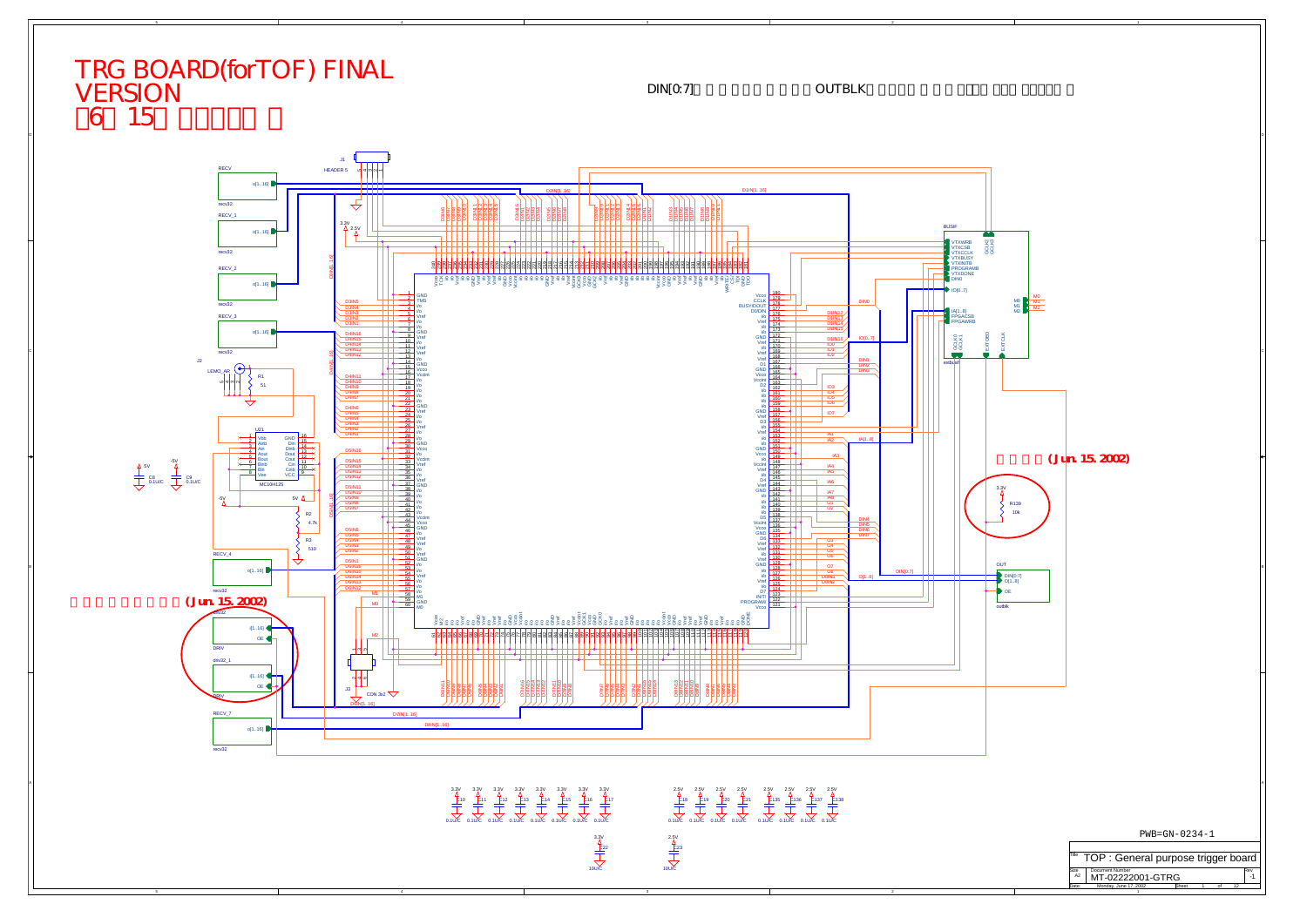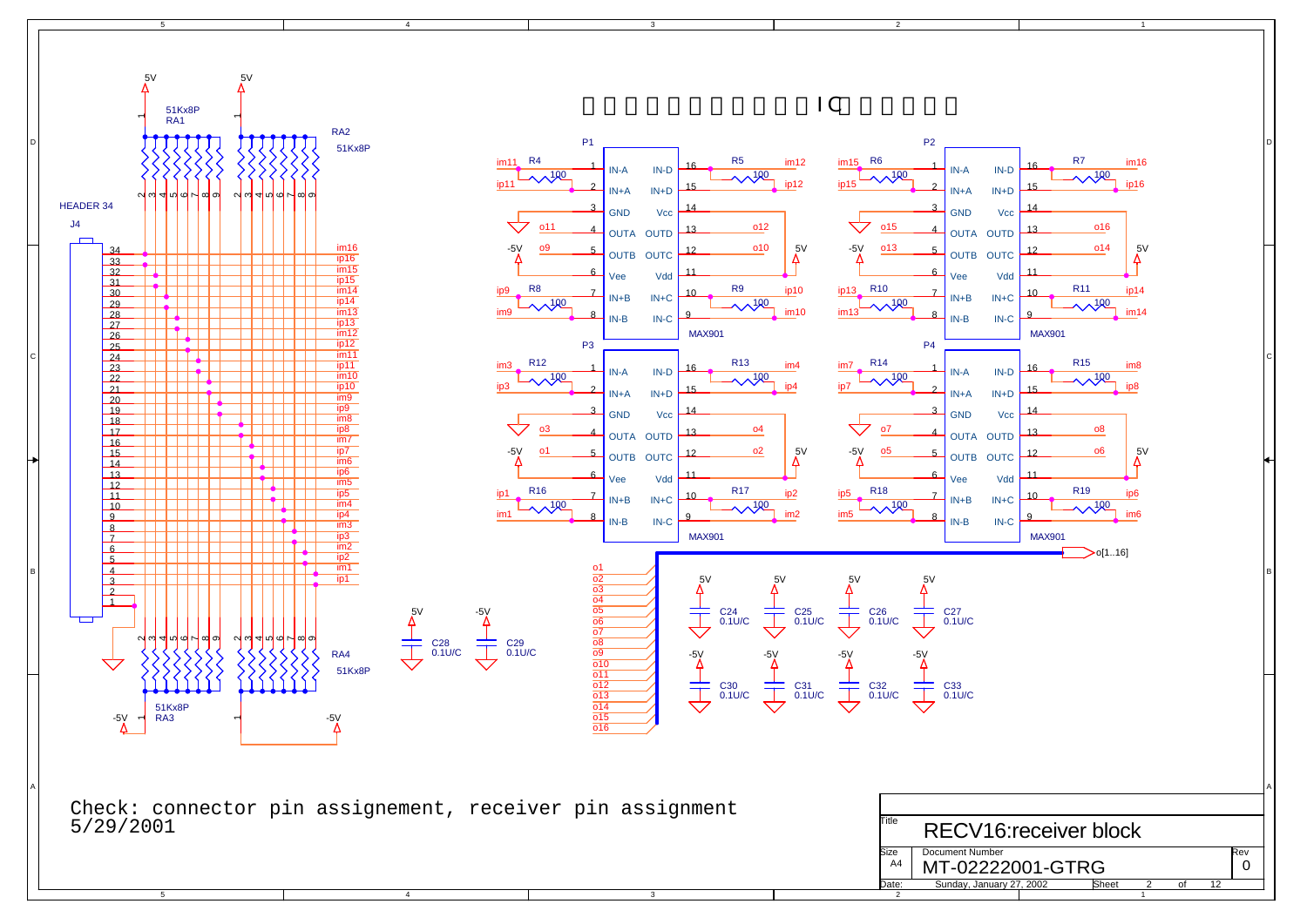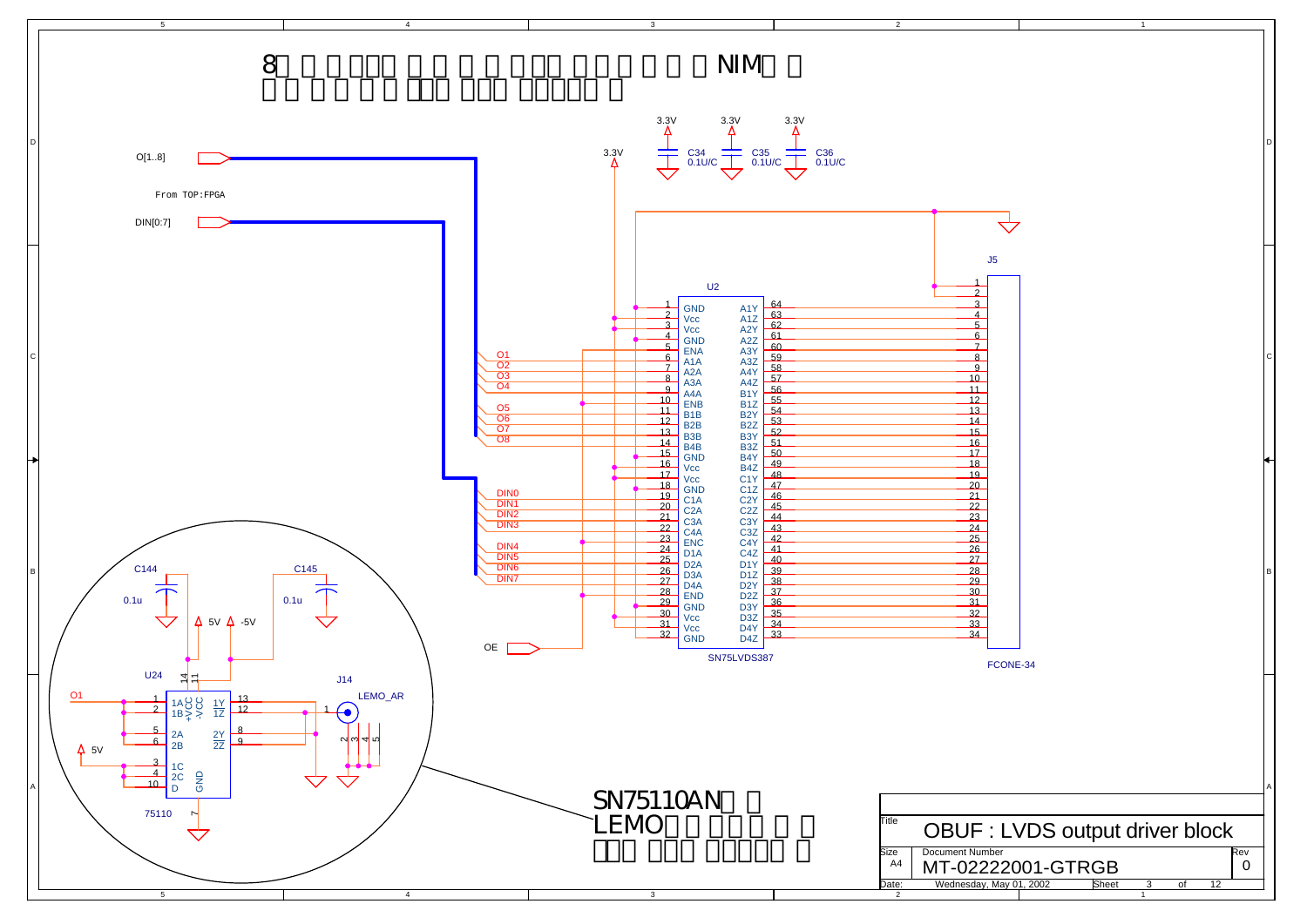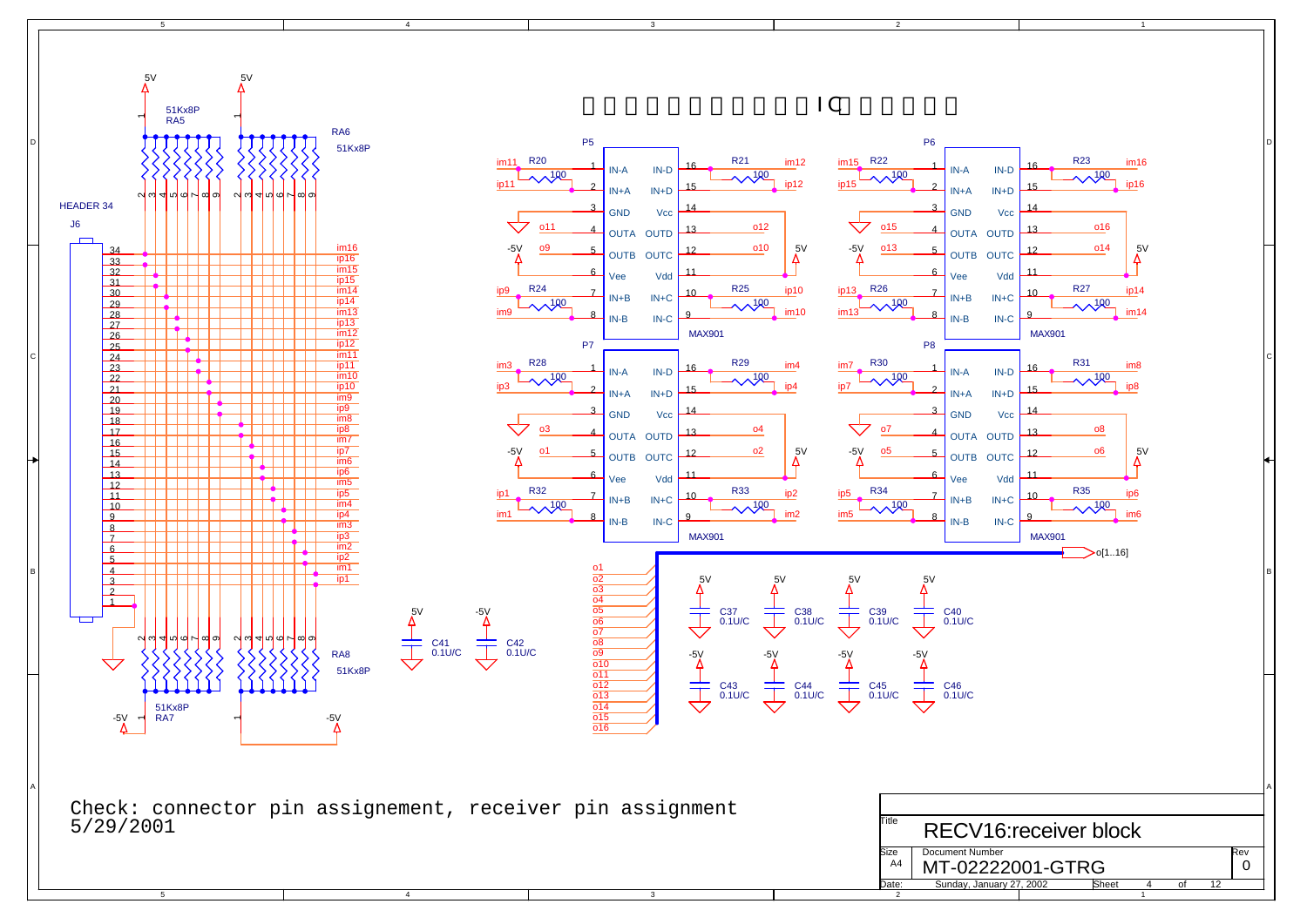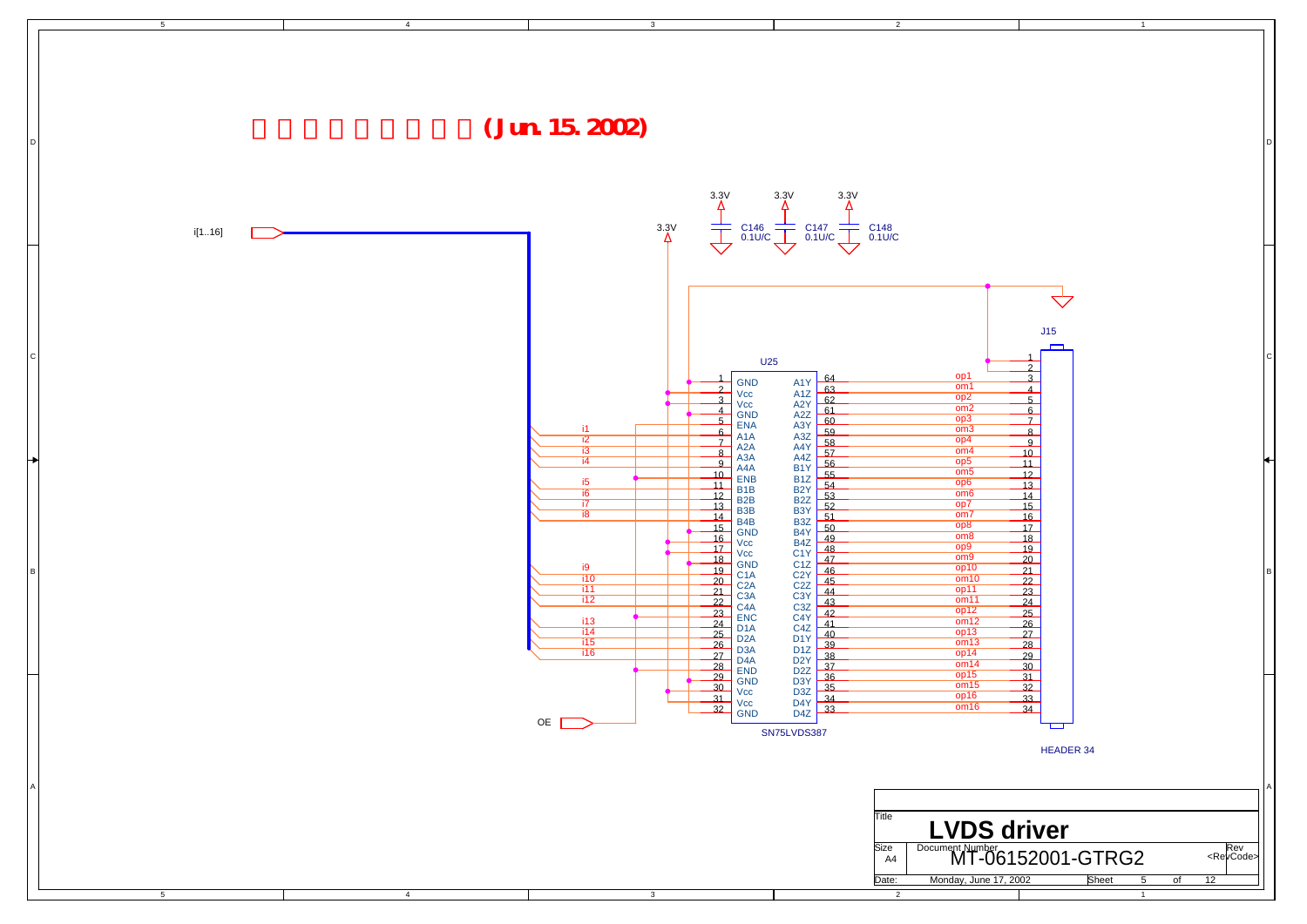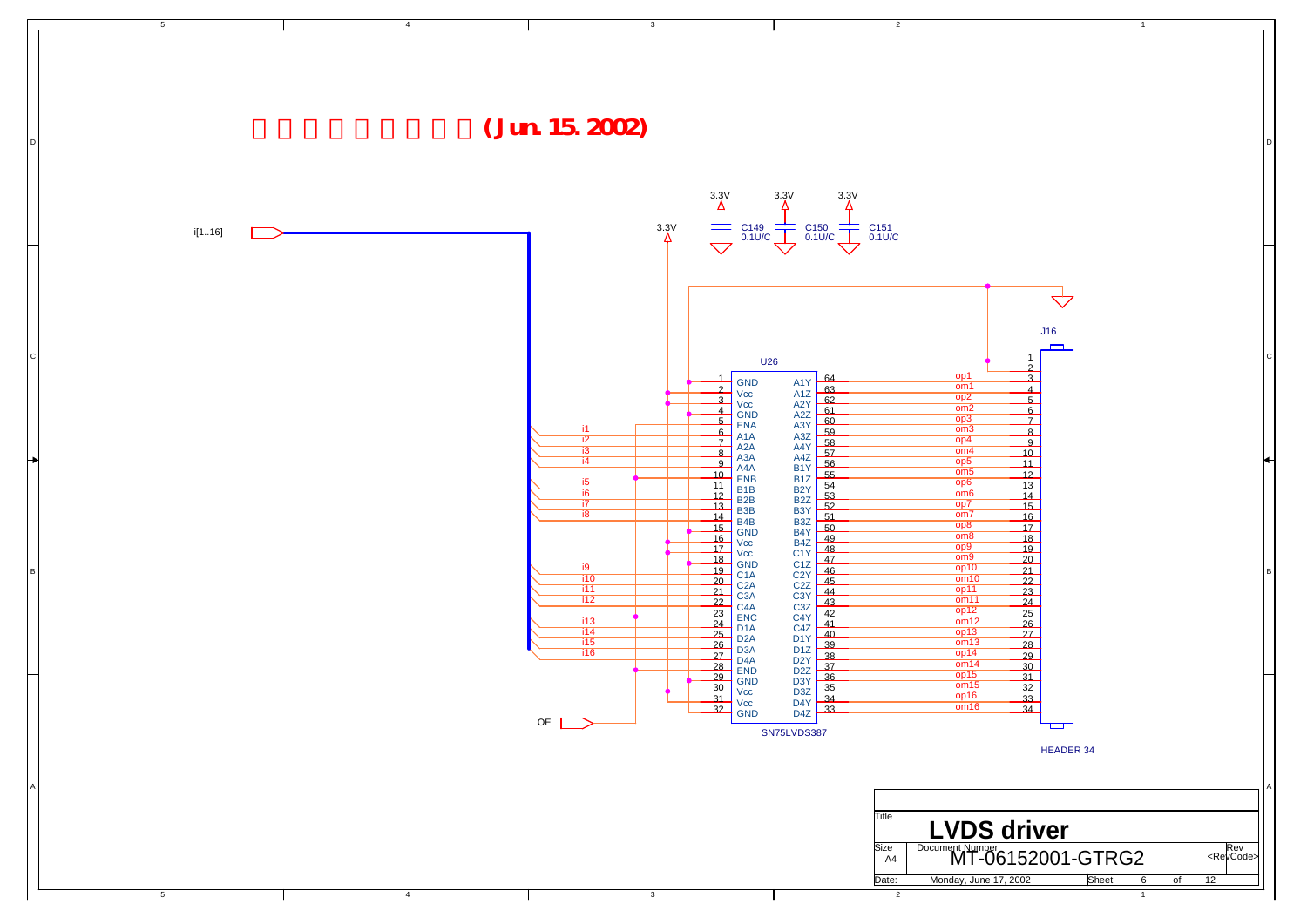

A  
\n
$$
\begin{array}{|c|c|}\n\hline\n\downarrow^{\text{CC}} & \text{Sig} \\
\hline\n\uparrow^{\text{C}} & \text{MME IF. :} \text{VME interface block} \\
\hline\n\downarrow^{\text{R}} & \text{MMEDF. :} \text{VME interface block} \\
\hline\n\downarrow^{\text{R}} & \text{MW2O22001-GTRQ} \\
\hline\n\downarrow^{\text{R}} & \text{MW2O22001-GTRQ} \\
\hline\n\downarrow^{\text{R}} & \text{MW2O22001-GTRQ} \\
\hline\n\downarrow^{\text{R}} & \text{MW2O22001-GTRQ} \\
\hline\n\downarrow^{\text{R}} & \text{MW2O22001} \\
\hline\n\downarrow^{\text{R}} & \text{MW2O22001} \\
\hline\n\downarrow^{\text{R}} & \text{MW2O22001} \\
\hline\n\downarrow^{\text{R}} & \text{MW2O22001} \\
\hline\n\downarrow^{\text{R}} & \text{MW2O22001} \\
\hline\n\downarrow^{\text{R}} & \text{MW2O22001} \\
\hline\n\downarrow^{\text{R}} & \text{MW2O22001} \\
\hline\n\downarrow^{\text{R}} & \text{MW2O22001} \\
\hline\n\downarrow^{\text{R}} & \text{MW2O22001} \\
\hline\n\downarrow^{\text{R}} & \text{MW2O22001} \\
\hline\n\downarrow^{\text{R}} & \text{MW2O201} \\
\hline\n\downarrow^{\text{R}} & \text{MW2O22001} \\
\hline\n\downarrow^{\text{R}} & \text{MW2O22001} \\
\hline\n\downarrow^{\text{R}} & \text{MW2O22001} \\
\hline\n\downarrow^{\text{R}} & \text{MW2O22001} \\
\hline\n\downarrow^{\text{R}} & \text{MW2O22001} \\
\hline\n\downarrow^{\text{R}} & \text{MW2O22001} \\
\hline\n\downarrow^{\text{R}} & \text{MW2O201} \\
\hline\n\downarrow^{\text{R}} & \text{MW2O201} \\
\hline\n\downarrow^{\
$$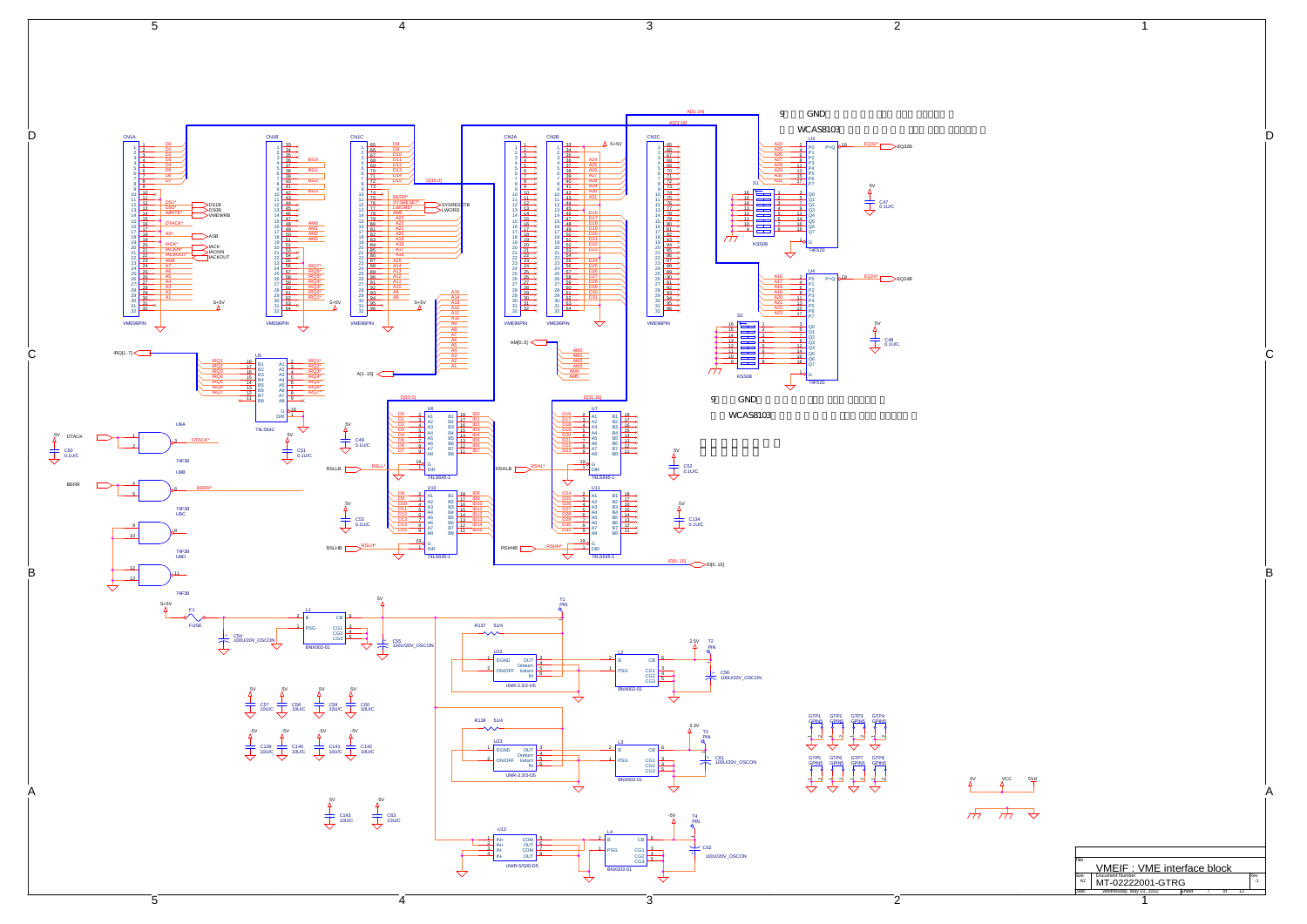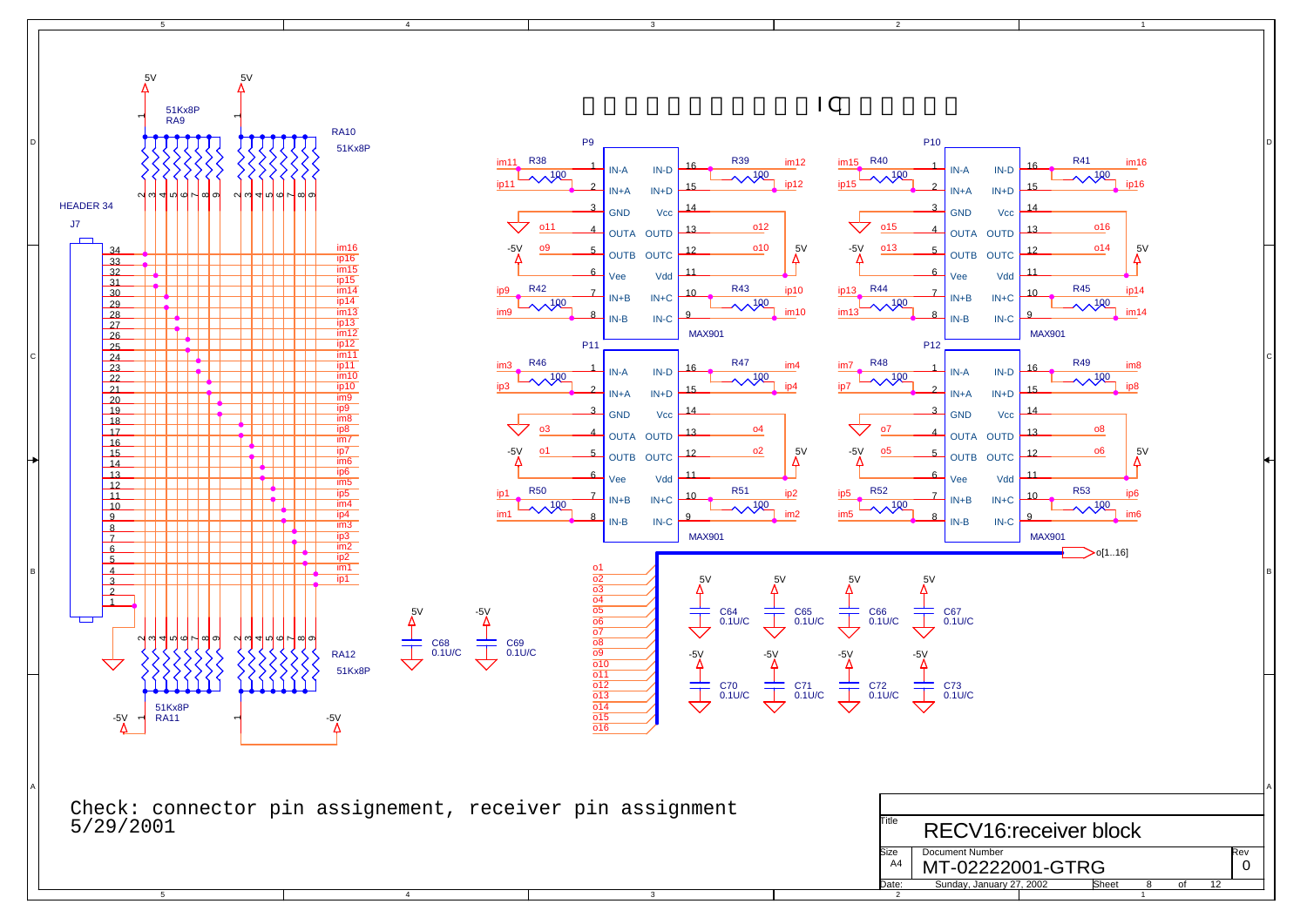![](_page_8_Figure_0.jpeg)

1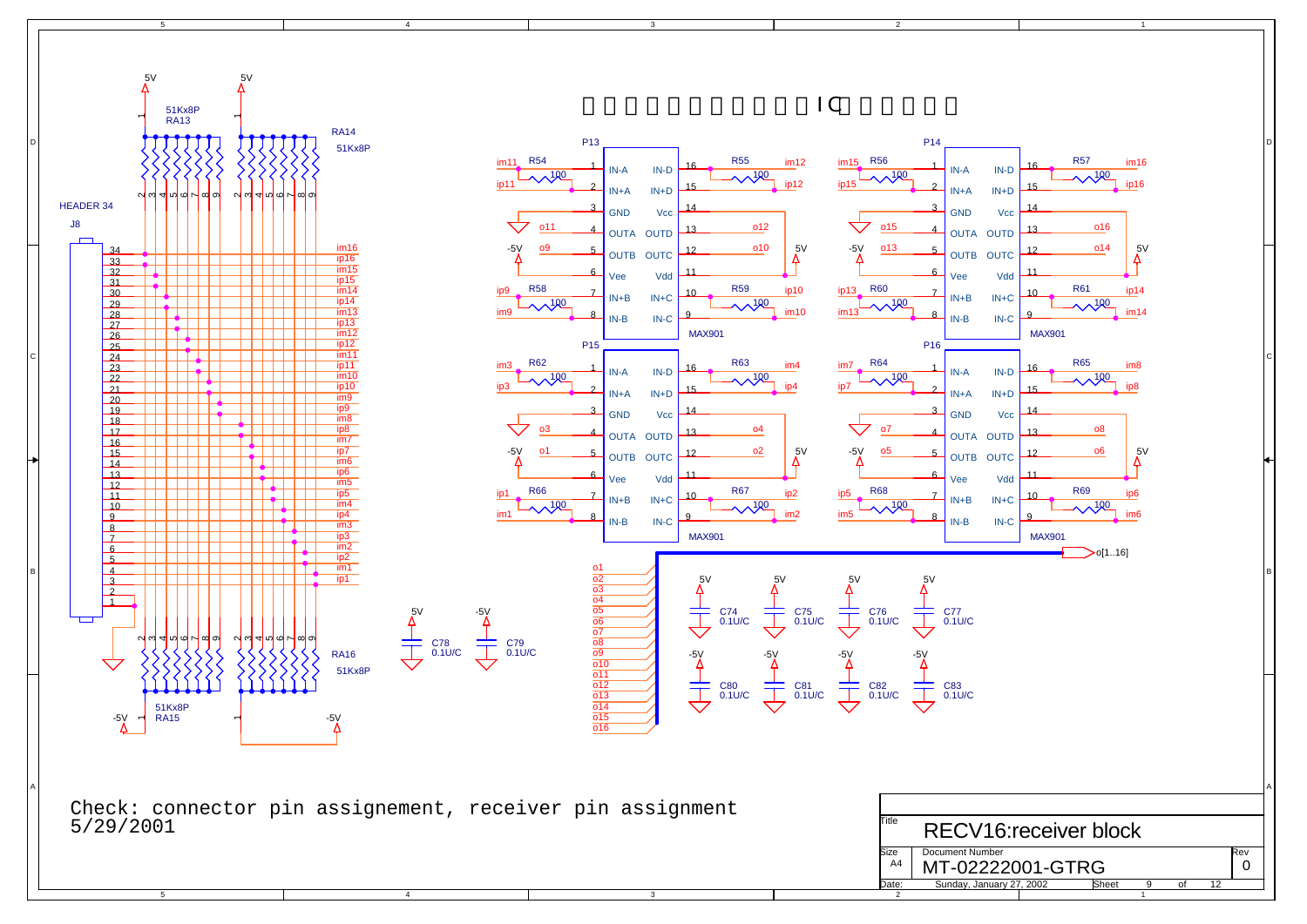4

![](_page_9_Figure_0.jpeg)

3

2

1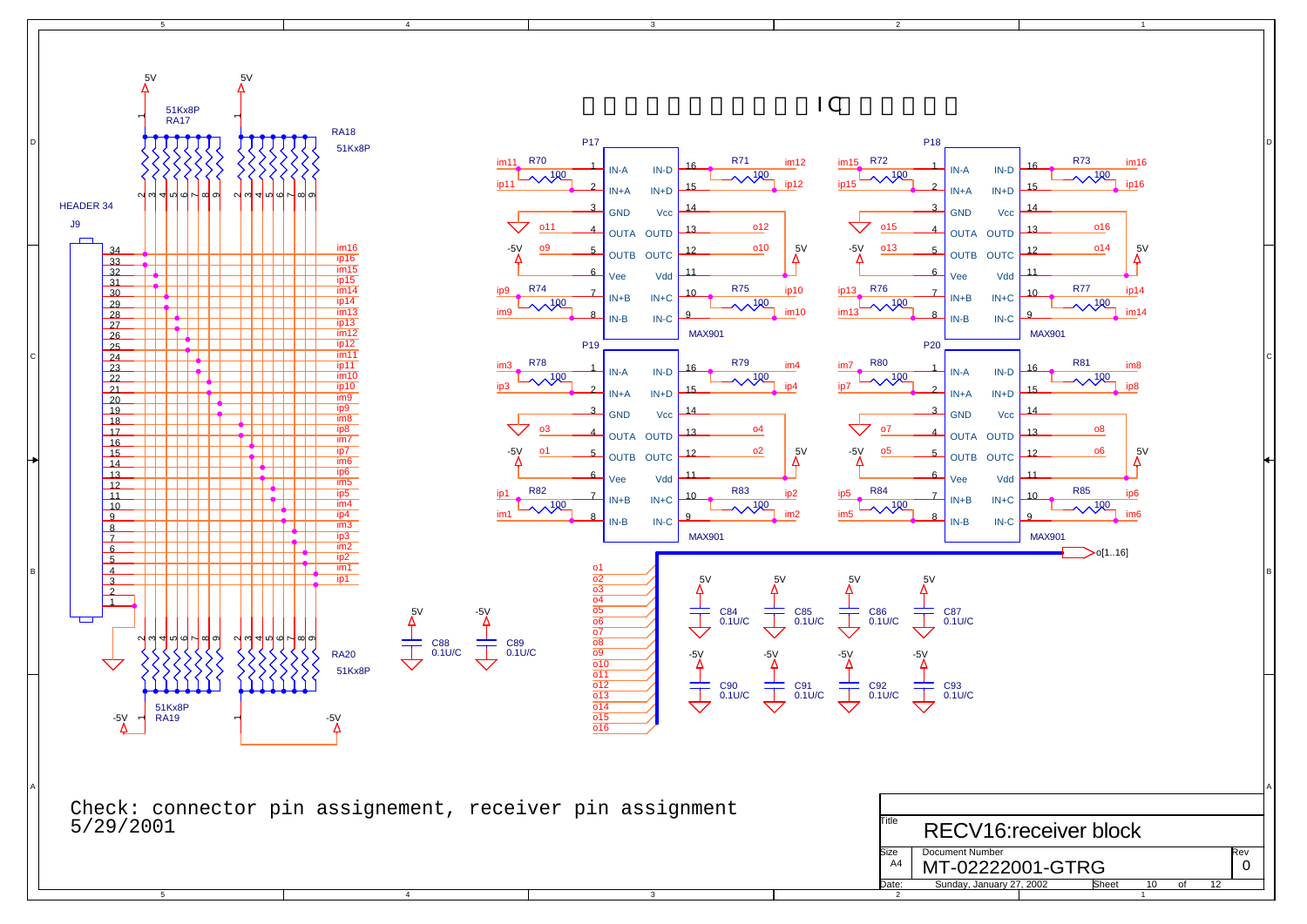![](_page_10_Figure_0.jpeg)